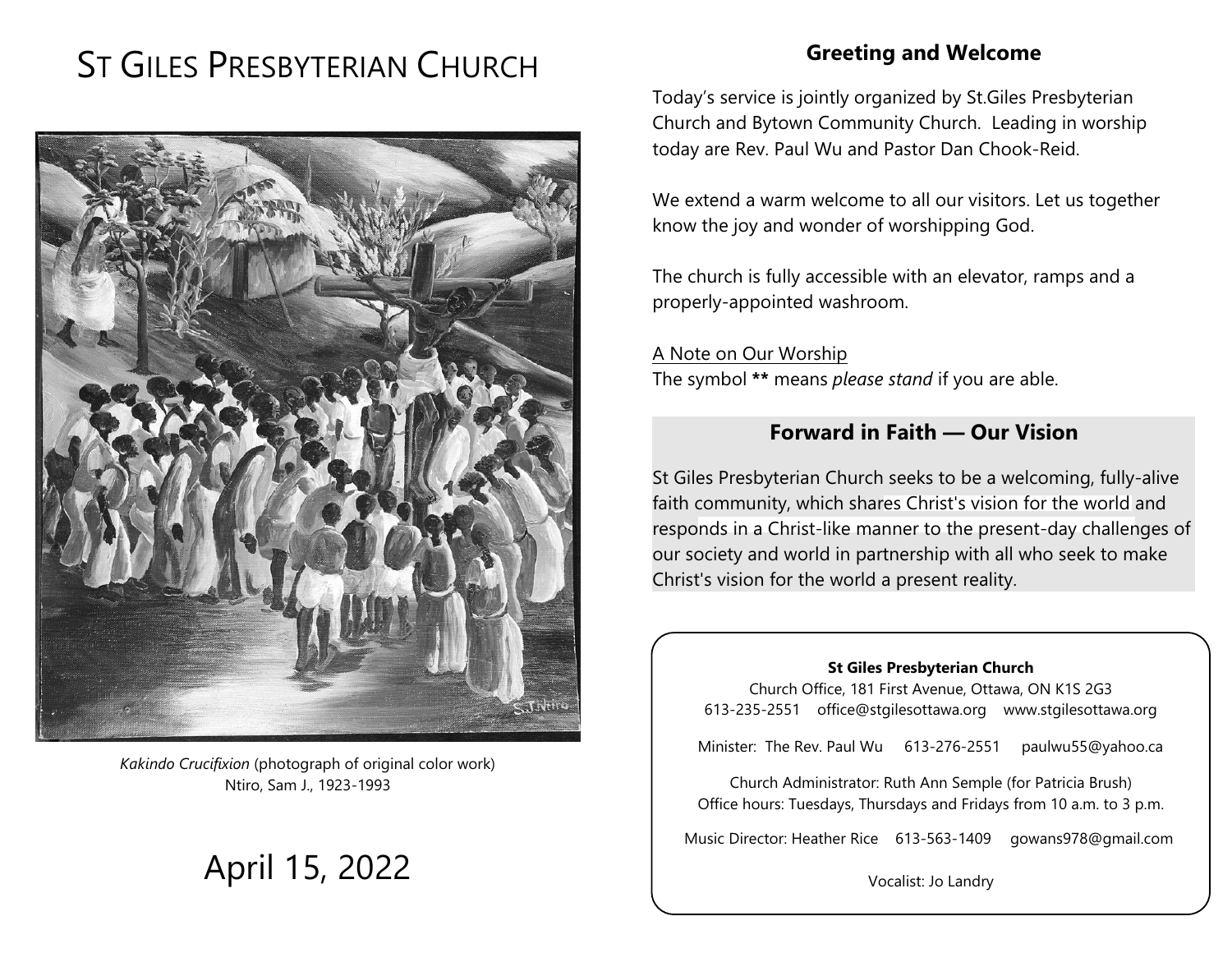Prelude *Gabriel's Oboe* by Ennio Morricone/Wilma Jenson

#### Call to '*Norship*

- One: Blessed be the name of the Lord our God
- **All: who redeems us from sin and death.**
- One: For us and for our salvation,
- **All: Christ became obedient unto death, even death on a cross.**
- One: God did not withhold his own Son, but gave him up for all of us.
- **All: Will God not also give us everything else with Christ?**
- One: Blessed be the name of the Lord
- **All: now and forever.**

**\*\*Hymn: O Come and Mourn with Me Awhile 237**

- **1. Oh come and mourn with me awhile; oh come ye to the Saviour's side; oh come, together let us mourn; Jesus, our Lord, is crucified.**
- **2. Have we no tears to shed for him, while soldiers scoff and foes deride? Ah! look how patiently he hangs: Jesus, our Lord, is crucified.**
- **3. Seven times he spoke, seven words of love, and all three hours his silence cried, 'Forgive: they know not what they do.' Jesus, our Lord, is crucified.**
- **4. O love of God! O human sin! In this dread act your strength is tried, and victory remains with love: for Christ, our Lord, is crucified.**

#### Prayer of Adoration

We come to the foot of your cross and bow with the disciples, Lord Jesus. We ponder the mystery of your life and death with Mary. We proclaim the truth of who you are with those who witnessed your love poured out for us. We come to you this day because you first came to us. We come to show our love for you because you first loved us. We come to serve you because you first served us. We come to worship you with God the Father and the Holy Spirit, one God, now and always.

### Unison Prayer of Confession

**God of loving-kindness, you sent Christ into the world that we might have life and have it abundantly. Yet we live lives that are sometimes deadly, certainly less than your purposes intend. We allow your world to be filled with violence and terror; our trust in you is shallow and our faithfulness falters. In the face of uncertainty and trouble, we forget that your loving kindness governs all things. Forgive who we have been, amend who we are, and direct who we shall be through Christ our Lord.** 

#### The Lord's Prayer

**Our Father who art in heaven, hallowed be thy name. Thy kingdom come, thy will be done on earth as it is in heaven. Give us this day our daily bread, and forgive us our debts as we forgive our debtors, and lead us not into temptation, but deliver us from evil, for thine is the kingdom and the power and the glory, for ever and ever. Amen**

#### Assurance of Pardon

Just as Moses lifted up the serpent in the wilderness, so must the Son of Man be lifted up, that whoever believes in him may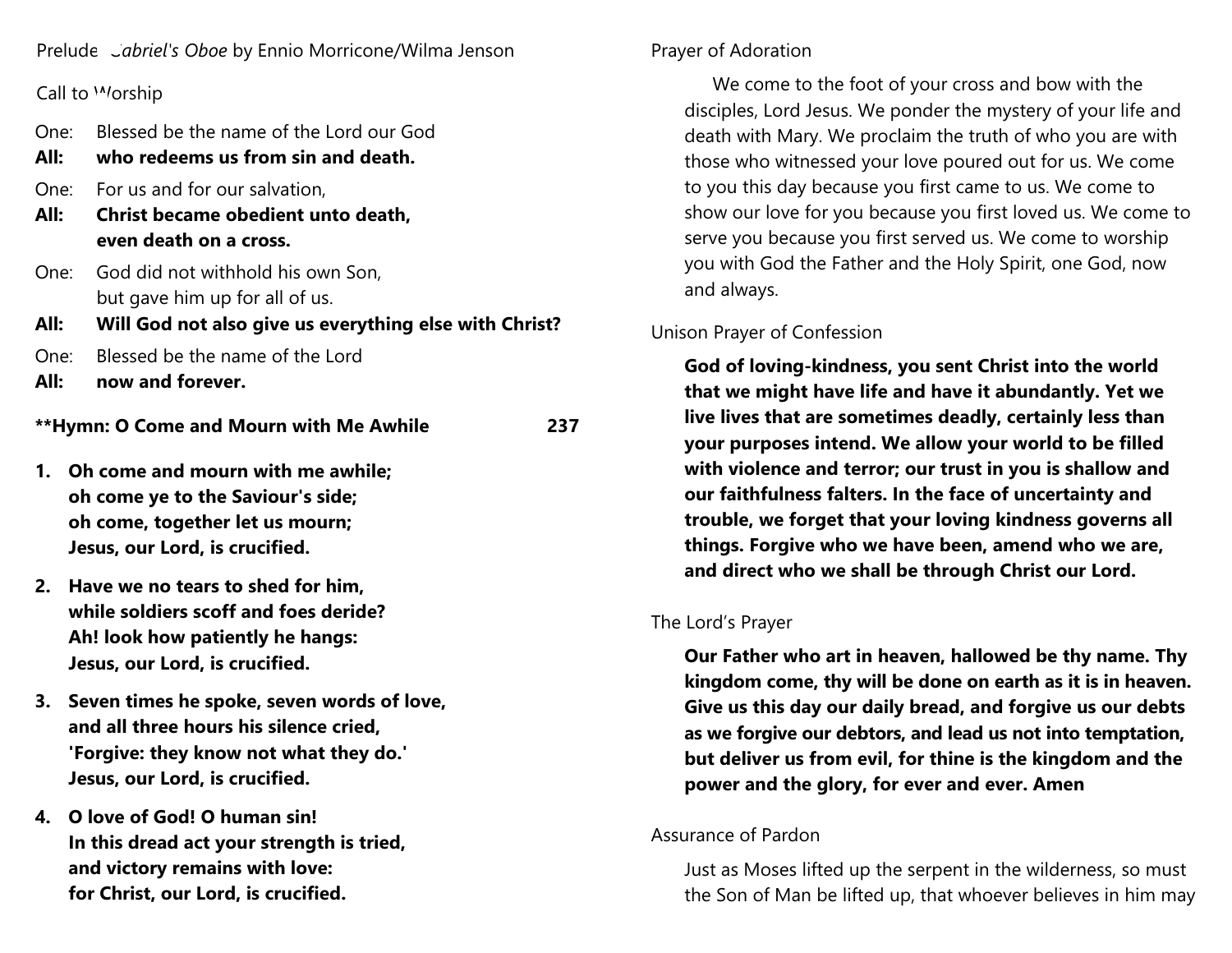have eternal life. Therefore, look upon Jesus, the author and

finichar of our taith, and ha cavad.

Scripture First Reading: Isaiah 53:2-6

He was despited by others; ted with infirmity; and and the from whom others hide their faces held him of no account. Surely he has borne our infirmities and carried our diseases; yet we accounted him stricken, struck down by God, and afflicted.

But he was wounded for our transgressions,

crushed for our iniquities; upon him was the punishment that made us whole, and by his bruises we are healed. All we like sheep have gone astray; we have all turned to our own way, and the Lord has laid on him the iniquity of us all.

Responsive Reading: Psalm 22: 1-8, 29-31 *(with refrain 2)*

*My God, why have you forsaken me? Why have you forsaken me?*

My God, my God, why have you forsaken me? Why are you so far from helping me, from the words of my groaning?

### **O my God, I cry by day, but you do not answer; and by night, but find no rest.**

Yet you are holy, enthroned on the praises of Israel.

**In you our ancestors trusted; they trusted, and you delivered them.** **To you they cried, and were saved; in you they trusted, and were not put to shame.** But I am a worn, not human; scorned by others, and despised by the people. All who seek me mock at me; they make mouths at me, they shake their heads and say to me: **"Commit your cause to the LORD; let the Lord deliver -let the Lord rescue the one in whom the Lord delights!" All who sleep in the earth shall bow down to the Lord;** all who go down to the dust, shall bow before the Lord; and I shall live for God. **Posterity shall serve the Lord; future generations will be told about the Lord, and proclaim deliverance to a people yet unborn, saying that God has done it.**

**\*\*Hymn: What wondrous love is this 242**

- **1. What wondrous love is this, O my soul, O my soul! What wondrous love is this, O my soul! What won drous love is this, that caused the Lord of bliss to lay aside his crown for my soul, for my soul, to lay aside his crown for my soul.**
- **2. To God and to the Lamb, I will sing, I will sing, to God and to the Lamb, I will sing. To God and to the Lamb, who is the great I AM, while millions join the theme, I will sing, I will sing, while mìllions join the theme, I will sing!**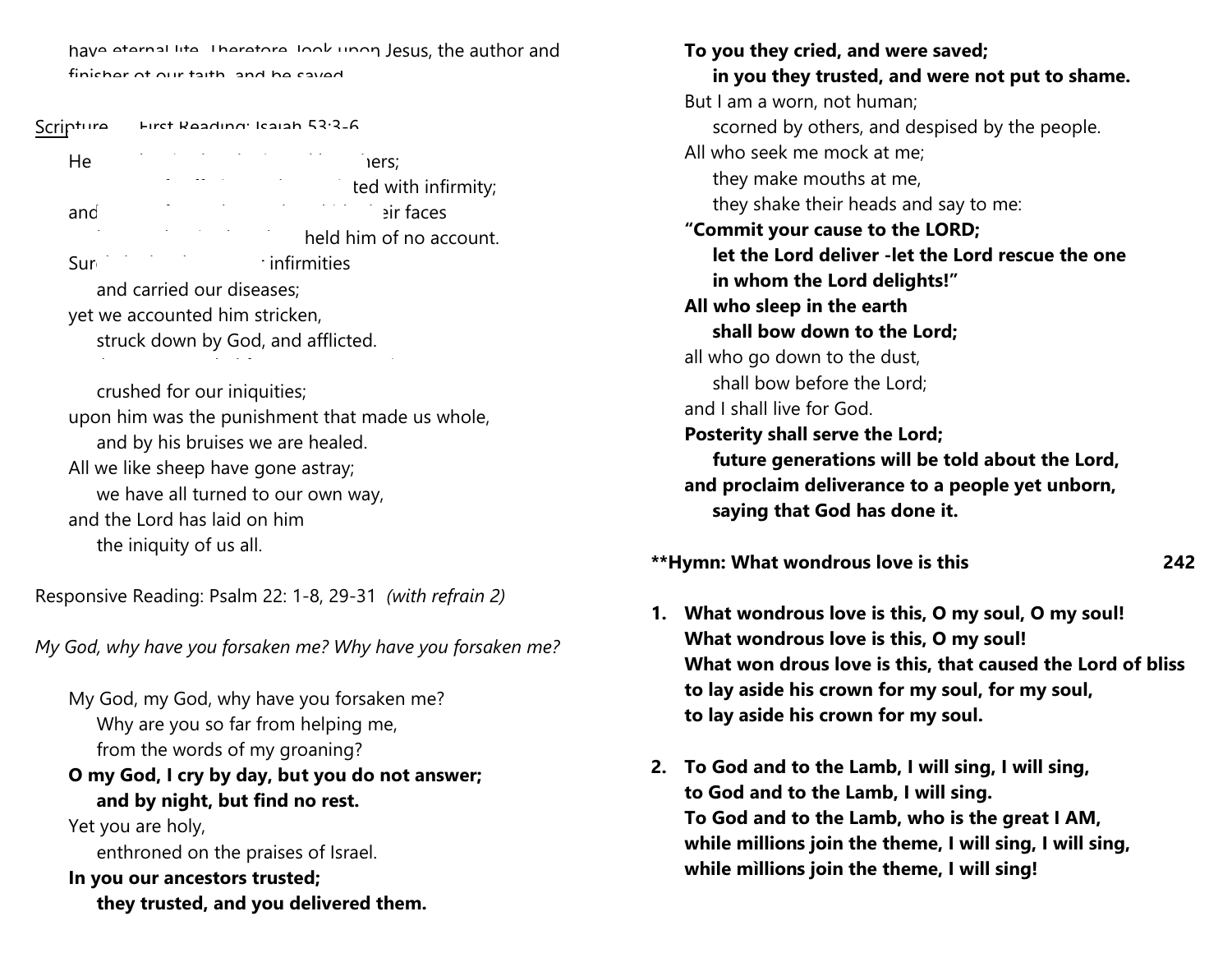**3. And when from death I'm free, I'll sing on, I'll sing on, and when from death I'm free, I'll sing on. And when from death I'm free, I'll sing and joyful be, and through eternity I'll sing on, I'll sing on, and through eternity I'll sing on!**

Second Reading: John 18:1-14

After Jesus had spoken these words, he went out with his disciples across the Kidron valley to a place where there was a garden, which he and his disciples entered. Now Judas, who betrayed him, also knew the place, because Jesus often met there with his disciples. So Judas brought a detachment of soldiers together with police from the chief priests and the Pharisees, and they came there with lanterns and torches and weapons. Then Jesus, knowing all that was to happen to him, came forward and asked them, "Whom are you looking for?" They answered, "Jesus of Nazareth." Jesus replied, "I am he." Judas, who betrayed him, was standing with them. When Jesus said to them, "I am he," they stepped back and fell to the ground. Again he asked them, "Whom are you looking for?" And they said, "Jesus of Nazareth." Jesus answered, "I told you that I am he. So if you are looking for me, let these men go." This was to fulfill the word that he had spoken, "I did not lose a single one of those whom you gave me." Then Simon Peter, who had a sword, drew it, struck the high priest's slave, and cut off his right ear. The slave's name was Malchus. Jesus said to Peter, "Put your sword back into its sheath. Am I not to drink the cup that the Father has given me?"

So the soldiers, their officer, and the Jewish police arrested Jesus and bound him. First they took him to Annas, who was the father-in-law of Caiaphas, the high priest that year. Caiaphas was the one who had advised the Jews that it was better to have one person die for the people.

Solo: Pie Jesu - Gabriel Fauré

Pie Jesu Merciful Jesus Pie Jesu Domine Merciful Lord Jesus Dona eis requiem (sempiternum) Grant them rest (everlasting)

Third Reading: John 18: 15-27

Simon Peter and another disciple followed Jesus. Since that disciple was known to the high priest, he went with Jesus into the courtyard of the high priest, but Peter was standing outside at the gate. So the other disciple, who was known to the high priest, went out, spoke to the woman who guarded the gate, and brought Peter in. The woman said to Peter, "You are not also one of this man's disciples, are you?" He said, "I am not." Now the slaves and the police had made a charcoal fire because it was cold, and they were standing around it and warming themselves. Peter also was standing with them and warming himself.Then the high priest questioned Jesus about his disciples and about his teaching. Jesus answered, "I have spoken openly to the world; I have always taught in synagogues and in the temple, where all the Jews come together. I have said nothing in secret. Why do you ask me? Ask those who heard what I said to them; they know what I said." When he had said this, one of the police standing nearby struck Jesus on the face, saying, "Is that how you answer the high priest?" Jesus answered, "If I have spoken wrongly, testify to the wrong. But if I have spoken rightly, why do you strike me?" Then Annas sent him bound to Caiaphas the high priest.Now Simon Peter was standing and warming himself. They asked him, "You are not also one of his disciples, are you?" He denied it and said, "I am not." One of the slaves of the high priest, a relative of the man whose ear Peter had cut off, asked, "Did I not see you in the garden with him?" Again Peter denied it, and at that moment the cock crowed.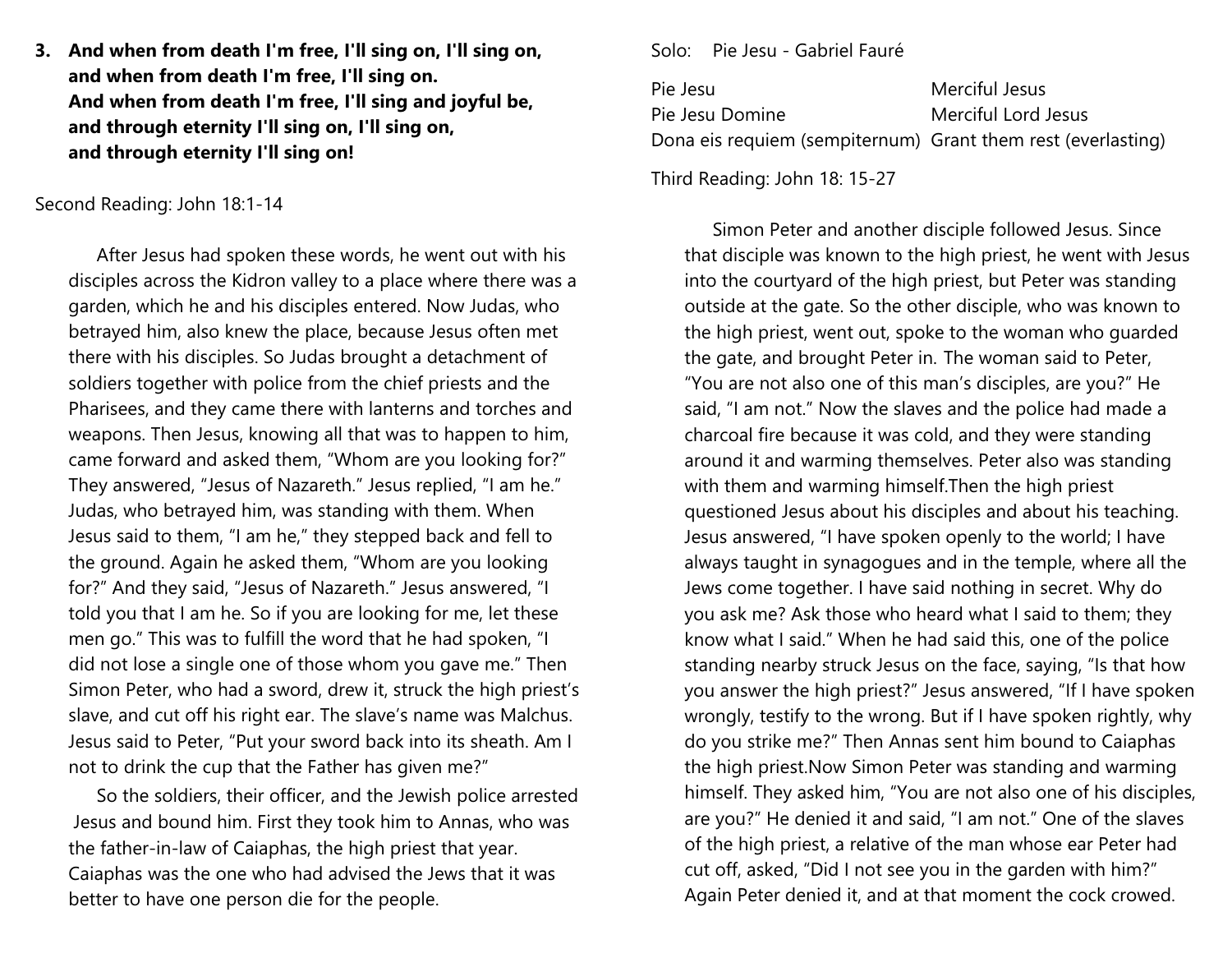- **1. O sacred head, sore wounded, with grief and shame weighed down, now scornfully surrounded with thorns, thine only crown; how art thou pale with anguish, with sore abuse and scorn; how does that visage languish which once was bright as morn.**
- **2. What thou, my Lord, hast suffered was all for sinners' gain; mine, mine was the transgression, but thine the deadly pain; lo, here I fall, my Saviour; 'tis I deserve thy place; look on me with thy favour; oh grant to me thy grace.**
- **3. What language shall I borrow to thank thee, dearest friend, for this, thy dying sorrow, thy pity without end? Oh make me thine forever, and should I fainting be, oh let me never, never outlive my love for thee.**

Fourth Reading: John 18: 28 - 19:16

 Then they took Jesus from Caiaphas to Pilate's headquarters. It was early in the morning. They themselves did not enter the headquarters, so as to avoid ritual defilement and to be able to eat the Passover. So Pilate went out to them and said, "What accusation do you bring against this man?" They answered, "If this man were not a criminal, we would not have handed him over to you." Pilate said to them, "Take him yourselves and judge him according to your law." The Jews replied, "We are not permitted to put anyone to death." (This was to fulfill what Jesus had said when he indicated the kind of death he was to die.)

 Then Pilate entered the headquarters again, summoned Jesus, and asked him, "Are you the King of the Jews?" Jesus answered, "Do you ask this on your own, or did others tell you about me?" Pilate replied, "I am not a Jew, am I? Your own nation and the chief priests have handed you over to me. What have you done?" Jesus answered, "My kingdom is not from this world. If my kingdom were from this world, my followers would be fighting to keep me from being handed over to the Jews. But as it is, my kingdom is not from here." Pilate asked him, "So you are a king?" Jesus answered, "You say that I am a king. For this I was born, and for this I came into the world, to testify to the truth. Everyone who belongs to the truth listens to my voice." Pilate asked him, "What is truth?"

 After he had said this, he went out to the Jews again and told them, "I find no case against him. But you have a custom that I release someone for you at the Passover. Do you want me to release for you the King of the Jews?" They shouted in reply, "Not this man, but Barabbas!" Now Barabbas was a bandit.

 Then Pilate took Jesus and had him flogged. And the soldiers wove a crown of thorns and put it on his head, and they dressed him in a purple robe. They kept coming up to him, saying, "Hail, King of the Jews!" and striking him on the face. Pilate went out again and said to them, "Look, I am bringing him out to you to let you know that I find no case against him." So Jesus came out, wearing the crown of thorns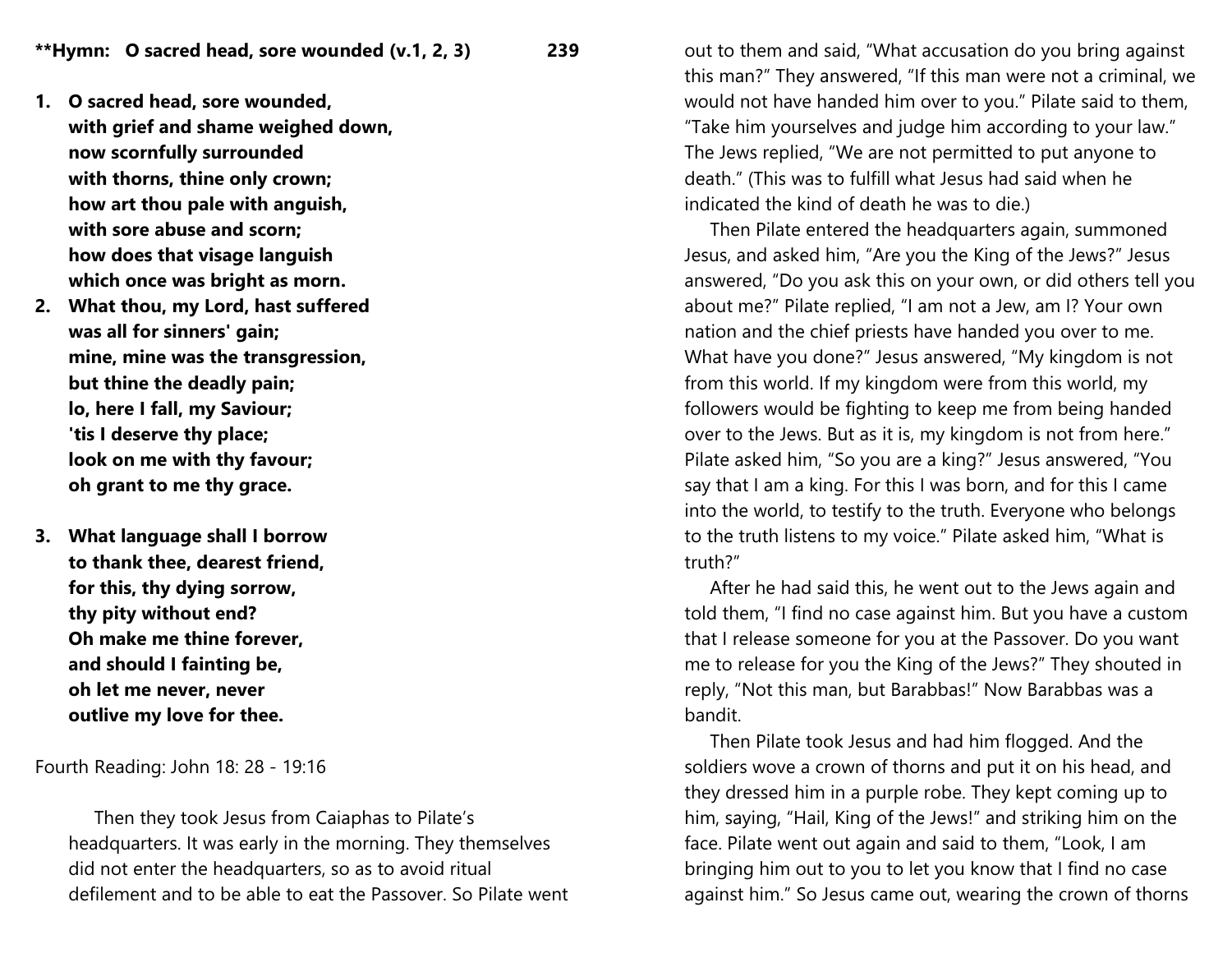and the purple robe. Pilate said to them, "Here is the man!" When the chief priests and the police saw him, they shouted, "Crucify him! Crucify him!" Pilate said to them, "Take him yourselves and crucify him; I find no case against him." The Jews answered him, "We have a law, and according to that law he ought to die because he has claimed to be the Son of God."

 Now when Pilate heard this, he was more afraid than ever. He entered his headquarters again and asked Jesus, "Where are you from?" But Jesus gave him no answer. Pilate therefore said to him, "Do you refuse to speak to me? Do you not know that I have power to release you, and power to crucify you?" Jesus answered him, "You would have no power over me unless it had been given you from above; therefore the one who handed me over to you is guilty of a greater sin." From then on Pilate tried to release him, but the Jews cried out, "If you release this man, you are no friend of the emperor. Everyone who claims to be a king sets himself against the emperor."

 When Pilate heard these words, he brought Jesus outside and sat on the judge's bench at a place called The Stone Pavement, or in Hebrew Gabbatha. Now it was the day of Preparation for the Passover; and it was about noon. He said to the Jews, "Here is your King!" They cried out, "Away with him! Away with him! Crucify him!" Pilate asked them, "Shall I crucify your King?" The chief priests answered, "We have no king but the emperor." Then he handed him over to them to be crucified.

**\*\*Hymn: Alas, and did my Saviour bleed 235**

**1. Alas, and did my Saviour bleed, and did my Sovereign die? Would he devote that sacred head for sinners such as I?**

- **2. Was it for sins that I have done he groaned upon the tree? Amazing pity, grace unknown, and love beyond degree!**
- **3. Well might the sun in darkness hide, and shut its glories in, when Christ the great redeemer died for fallen creatures' sin.**
- **4. I, too, in shame would hide my face, while that dread cross appears; dissolve my heart in thankfulness and melt mine eyes to tears.**
- **5. But drops of grief can ne'er repay the debt of love I owe; here, Lord, I give myself away: 'tis all that I can do.**

A Liturgy of the Words from the Cross

Reading: Luke 23: 32-34

Two others also, who were criminals, were led away to be put to death with him. When they came to the place that is called The Skull, they crucified Jesus there with the criminals, one on his right and one on his left. Then Jesus said, "**Father, forgive them; for they do not know what they are doing.**" And they cast lots to divide his clothing.

Chant O Lamb of God (refrain)

**Oh Lamb of God, Sweet lamb of God I love the Holy Lamb of God Oh wash me in His precious Blood My Jesus Christ the Lamb of God I was so lost I should have died** silence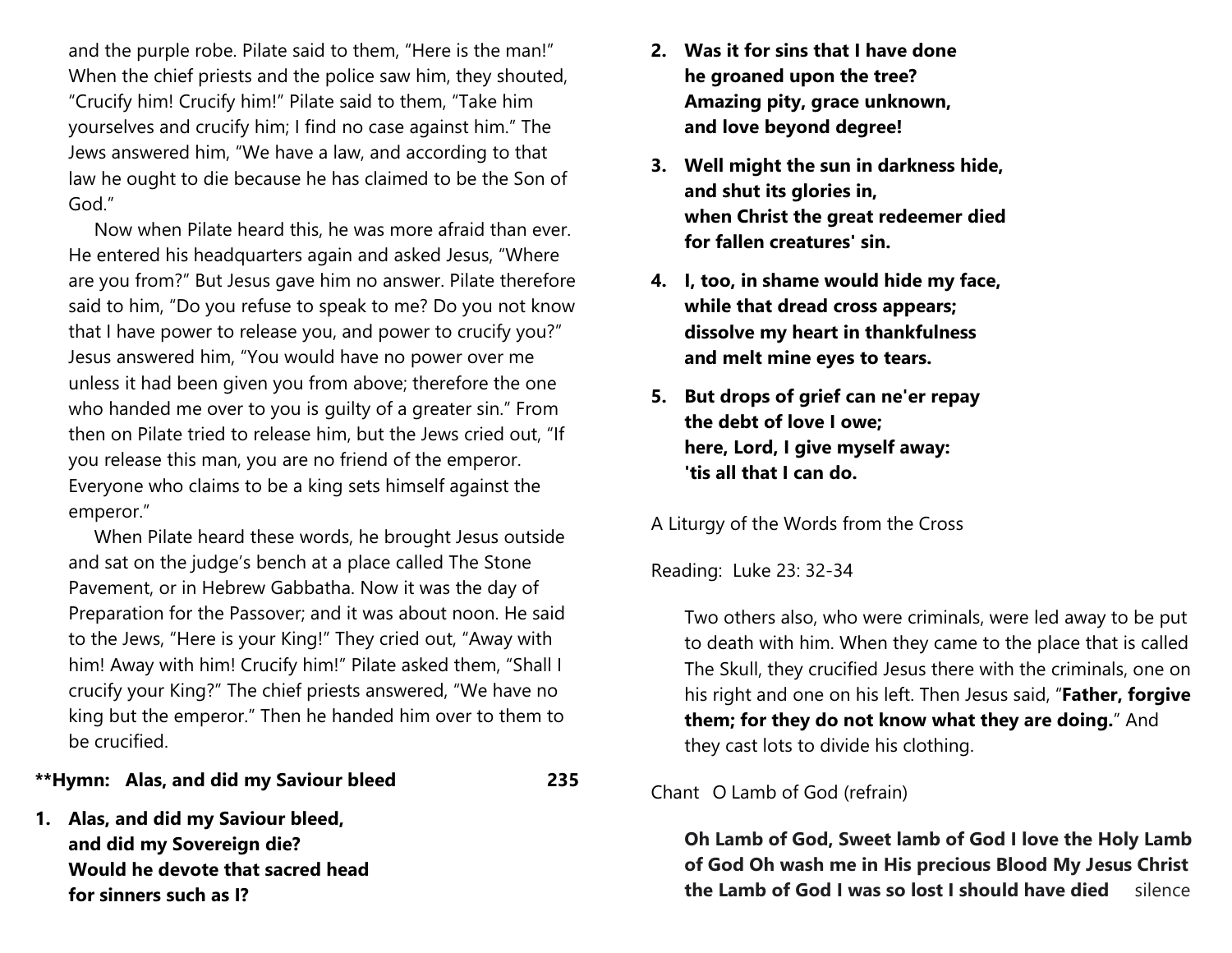Chant O Lamb of God (refrain) silence

Reading: Luke 23.39-43

One of the criminals who were hanged there kept deriding[a] him and saying, "Are you not the Messiah? Save yourself and us!" But the other rebuked him, saying, "Do you not fear God, since you are under the same sentence of condemnation? And we indeed have been condemned justly, for we are getting what we deserve for our deeds, but this man has done nothing wrong." Then he said, "Jesus, remember me when you come into your kingdom." He replied, "**Truly I tell you, today you will be with me in Paradise.**"

Chant O Lamb of God (refrain) silence

Reading: John 19.25b- 27

Meanwhile, standing near the cross of Jesus were his mother, and his mother's sister, Mary the wife of Clopas, and Mary Magdalene. When Jesus saw his mother and the disciple whom he loved standing beside her, he said to his mother, "**Woman, here is your son.**" Then he said to the disciple, "**Here is your mother.**" And from that hour the disciple took her into his own home.

Chant O Lamb of God (refrain) silence

Reading: Matthew 27:45-46

From noon on, darkness came over the whole land until three in the afternoon. And about three o'clock Jesus cried with a loud voice, "**Eli, Eli, lema sabachthani?**" that is, **"My God, my God, why have you forsaken me?"** silence

Reading: John 19:28-29

|                                       | Were you there when they pierced him in the side?                                                                                                                                                                                                              |         |
|---------------------------------------|----------------------------------------------------------------------------------------------------------------------------------------------------------------------------------------------------------------------------------------------------------------|---------|
| 2.                                    | Were you there when they nailed him to the tree?<br>Were you there when they nailed him to the tree?<br>Oh! Sometimes it causes me to tremble, tremble, tremble.<br>Were you there when they nailed him to the tree?                                           |         |
| 1.                                    | Were you there when they crucified my Lord?<br>Were you there when they crucified my Lord?<br>Oh! Sometimes it causes me to tremble, tremble, tremble.<br>Were you there when they crucified my Lord?                                                          |         |
| **Hymn: Were you there (v.1-5)<br>233 |                                                                                                                                                                                                                                                                |         |
|                                       | Then Jesus, crying with a loud voice, said, "Father, into your<br>hands I commend my spirit." Having said this, he breathed<br>his last.                                                                                                                       |         |
| Reading: Luke 23:46                   |                                                                                                                                                                                                                                                                |         |
|                                       | Chant O Lamb of God (refrain)                                                                                                                                                                                                                                  | silence |
|                                       | When Jesus had received the wine, he said, "It is finished."<br>Then he bowed his head and gave up his spirit.                                                                                                                                                 |         |
|                                       | Reading: John 19:30a                                                                                                                                                                                                                                           |         |
|                                       | Chant O Lamb of God (refrain)                                                                                                                                                                                                                                  | silence |
|                                       | After this, when Jesus knew that all was now finished, he said<br>(in order to fulfill the scripture), "I am thirsty." A jar full of<br>sour wine was standing there. So they put a sponge full of the<br>wine on a branch of hyssop and held it to his mouth. |         |
|                                       |                                                                                                                                                                                                                                                                |         |

**3.** Were you there when they pierced **Were you there when they pierced him in the side? Oh! Sometimes it causes me to tremble, tremble, tremble. Were you there when they pierced him in the side?**